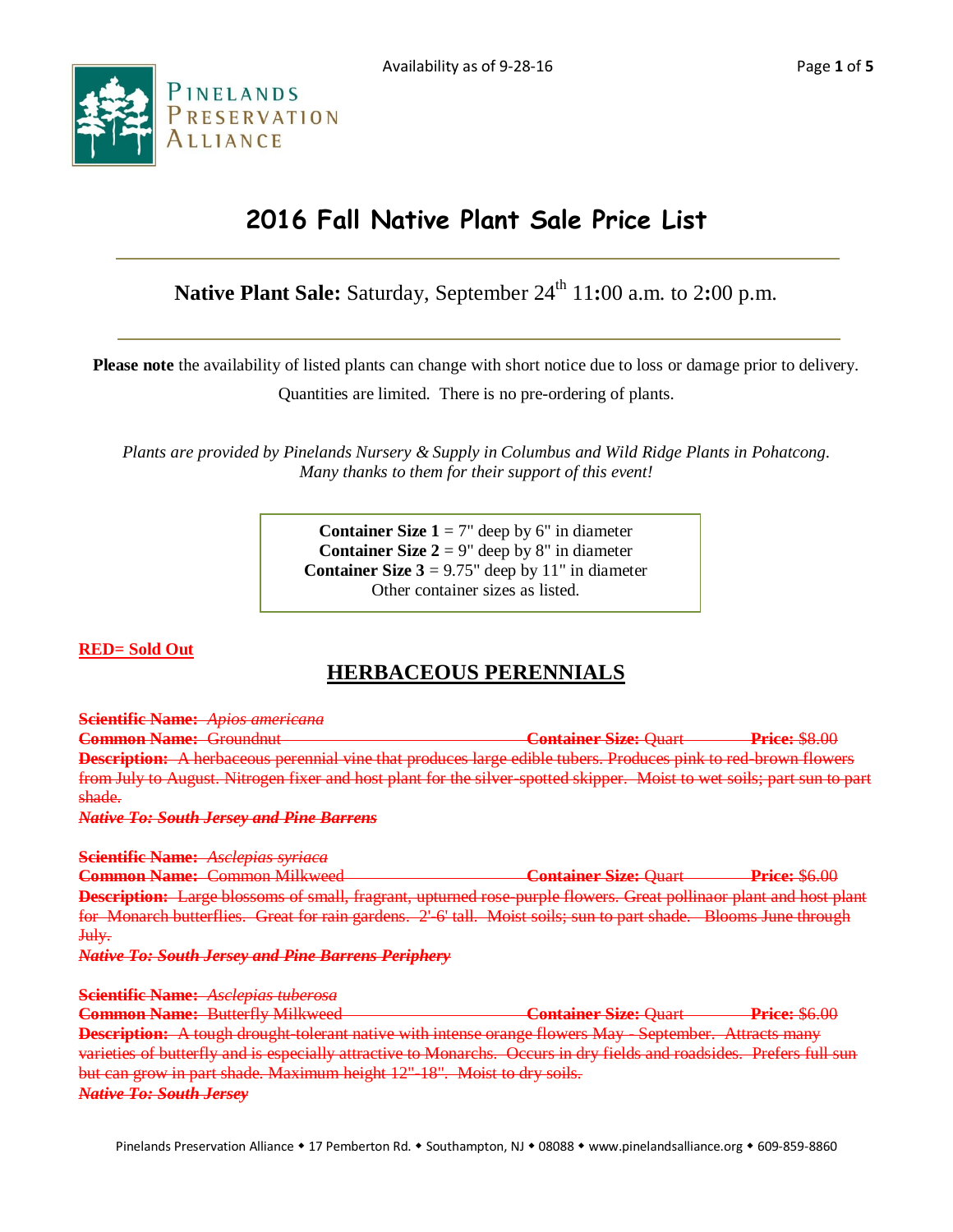### **Scientific Name:** *Baptisia tinctoria*

**Common Name:** Yellow Wild Indigo **Container Size: Ouart Price: \$6.00 Description:** A perennial legume with yellow flowers. Of special value to native bumble bees. 2'-3' tall. Flowers May through September. Prefers dry sandy soils and sun. *Native To: South Jersey and Pine Barrens*

#### **Scientific Name:** *Eragrostis spectabilis*

**Common Name:** Purple Love Grass **Container Size: Quart** Price: \$6.00 **Description:** Low grass that produces purple inflorescences. Rarely damaged by deer. 1'-2' tall. Dry soils; sun to part shade. Blooms July and August. *Native To: South Jersey*

#### **Scientific Name:** *Eupatorium coelestinum*

**Common Name:** Blue Mistflower **Container Size: Quart Price:** \$6.00 **Description:** Perennial with ornamental lavender flowers - nice border plant. Will also fill in as a ground cover. From 1' to 2' tall. Found in sandy coastal marshes and drier inland meadows. Flowers are attractive to bees and butterflies. Flowers appear from July to October. Grows best in full sun but will tolerate shade. *Native To: South Jersey*

### **Scientific Name:** *Geranium maculatum*

**Common Name:** Wild Geranium **Container Size:** Quart **Price:** \$8.00 **Description:** Perennial, clump-forming wildflower with laverder petals. 1'-2' tall. Moist soils; sun to part shade. Blooms May.

*Native To: South Jersey*

# **Scientific Name:** *Hibiscus moscheutos* **3 left! Common Name:** Swamp Rose-mallow **Container Size:** Quart **Price:** \$6.00 **Description:** Large perennial herb with white or pink flowers. From 4' to 7' tall. Flowers July to August. Moist to wet soils and sun to part shade.

*Native To: South Jersey*

#### **Scientific Name:** *Liatris spicata*

**Common Name:** Dense Blazing Star **Container Size:** Quart **Price:** \$6.00 **Description:** Slender, erect perennial that reaches a height of 3'-4'. A dense spike of purple flowers appears July September. Likes full sun but can tolerate partial shade. Grows best in moist, acidic sandy soil. Attractive to bees, hummingbirds and butterflies. Low maintenance plant that may be resistant to deer. *Native To: South Jersey*

### **Scientific Name:** *Lilium superbum* **5 left! Common Name:** Turk'sc Cap Lily **Container Size: Quart Price: \$10.00 Description:** Tall wildflower with hanging, orange flowers. A good plant for rain gardens and to attract hummingbirds. 3'-6' tall. Moist to wet soils; sun to part shade. Blooms July. *Native To: Pine Barrens and Pine Barrens Periphery*

**Scientific Name:** *Lobelia cardinalis* **Common Name:** Cardinal Flower **Container Size:** Quart **Price:** \$6.00 **Description:** Herb of wetlands with striking, bright red flowers & toothed alternate leaves. Flowers May - October. Attracts hummingbirds. To 5' tall. Needs wet or moist soil and likes sun, partial shade or shade. *Native To: South Jersey.*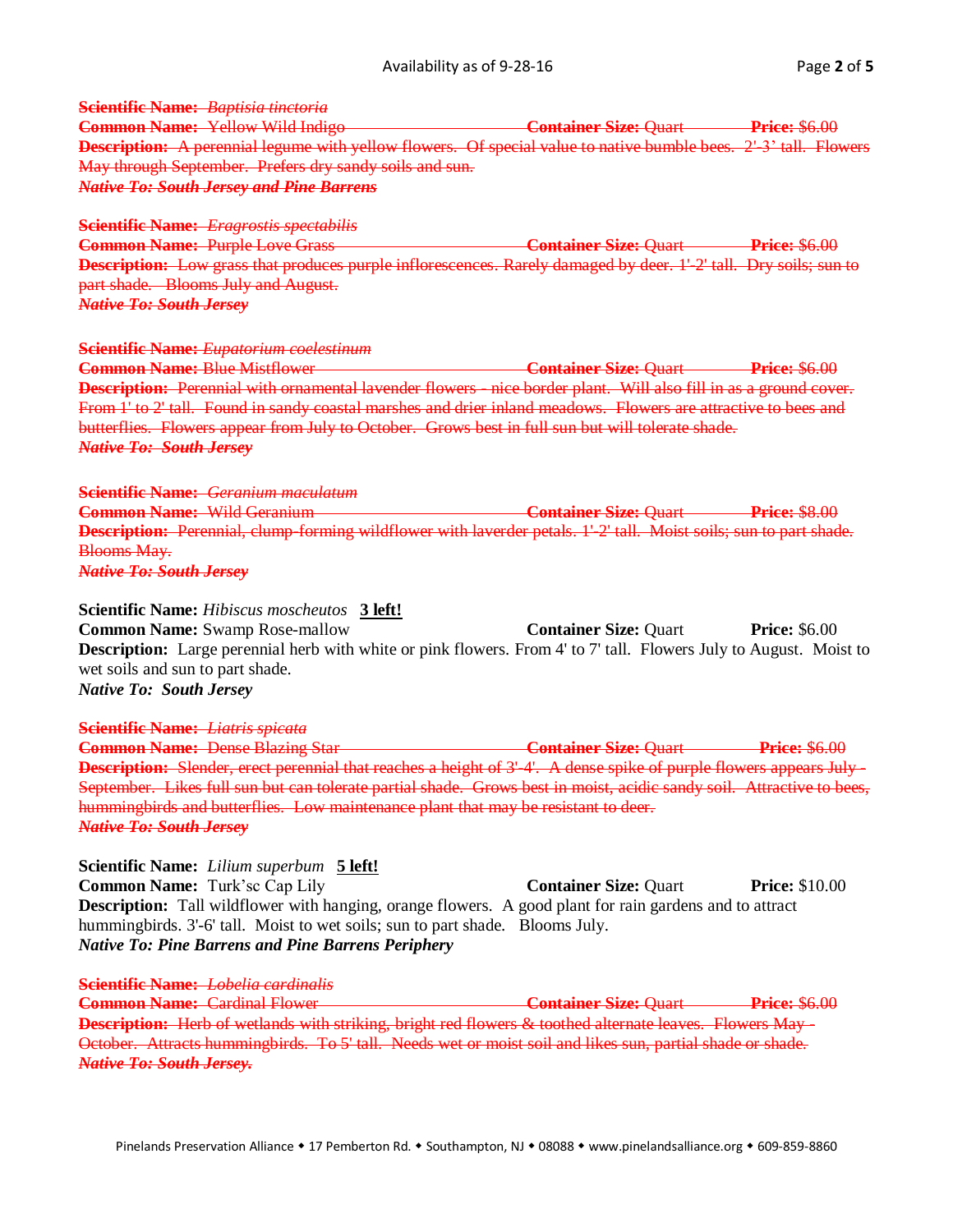**Scientific Name:** *Mimulus ringens* **Common Name:** Monkey Flower **Container Size:** Quart **Price:** \$6.00 **Description:** A perennial herb of open swamps with blue flowers. Flowers July-September. To 3' tall. Needs wet or moist soil and likes full sun. *Native To: South Jersey*

## **Scientific name:** *Monarda didyma*

**Common Name:** Scarlet Bee Balm **Container Size: Quart Price: \$6.00 Description:** A square stemmed perennial with rosettes of red flowers in terminal whorls. Special value to bumble bees and honey bees. 2'-3' tall. Blooms during summer months for 6 weeks. Prefers wet meadows and moist open woods.

*Native To: South Jersey*

**Scientific Name:** *Opuntia humifusa* **3 left!**

**Common Name:** Prickly Pear **Container Size: Quart** Price: \$8.00 **Description:** This low maintenance perennial produces 2-3" yellow flowers in spring and is clump-forming. Our only native cactus. 1' tall. Dry soils; sun. Blooms May. *Native To: Pine Barrens and Pine Barrens Periphery*

**Scientific Name:** *Pycnanthemum muticum* 

**Common Name:** Clustered Mountain Mint **Common Container Size: Ouart Price: \$6.00 Description:** Easy to grow, minty aromatic foliage with silvery white tops. Tiny light pink-white flowers in clusters. Great for woodland borders. One of the best nectar sources for native butterflies. Attracts swarms of pollinators to your garden! 2'-3' tall. Flowers June-September. Moist to moderate well-drained soils. Sun to part shade. Deer resistant!

*Native To: South Jersey*

#### **Scientific Name:** *Solidago speciosa*

**Common Name:** Showy Goldenrod **Container Size:** Quart **Price:** \$8.00 **Description:** Fall flowering perennial with many small yelllow inflorescences. A great fall pollinator plant and deer resistant. 3'-5' tall. Well drained soils; sun to part shade. Blooms September-October. *Native To: Pine Barrens and Pine Barrens Periphery*

**Scientific Name:** *Symphyotrichum novi-belgii* **Common Name:** New York Aster **Container Size:** Quart **Price:** \$6.00 **Description:** Fall flowering (late August through September) that has pink, purple or white composite inflorescences. 2'5' tall; medium to wet soils in full sun. Great plant for fall pollinators. *Native To: South Jersey and Pine Barrens*

# **TREES / SHRUBS**

**Scientific Name:** *Ceanothus americanus* **Common Name:** New Jersey Tea **Container Size:** #1 6-12" **Price:** \$10.00 **Description:** Compact deciduous shrub 3' to 4' tall and 3' to 5' wide. Blooms May to July with clusters of white flowers. Fragrant and attractive to hummingbirds and butterflies. Full sun to part shade, dry to moist soils, drought-tolerant. Best in sandy loams or rocky soils with good drainage. Dried leaves were used as a (caffeinefree) tea substitute in the American Revolutionary War! *Native To: South Jersey and Pine Barrens Periphery*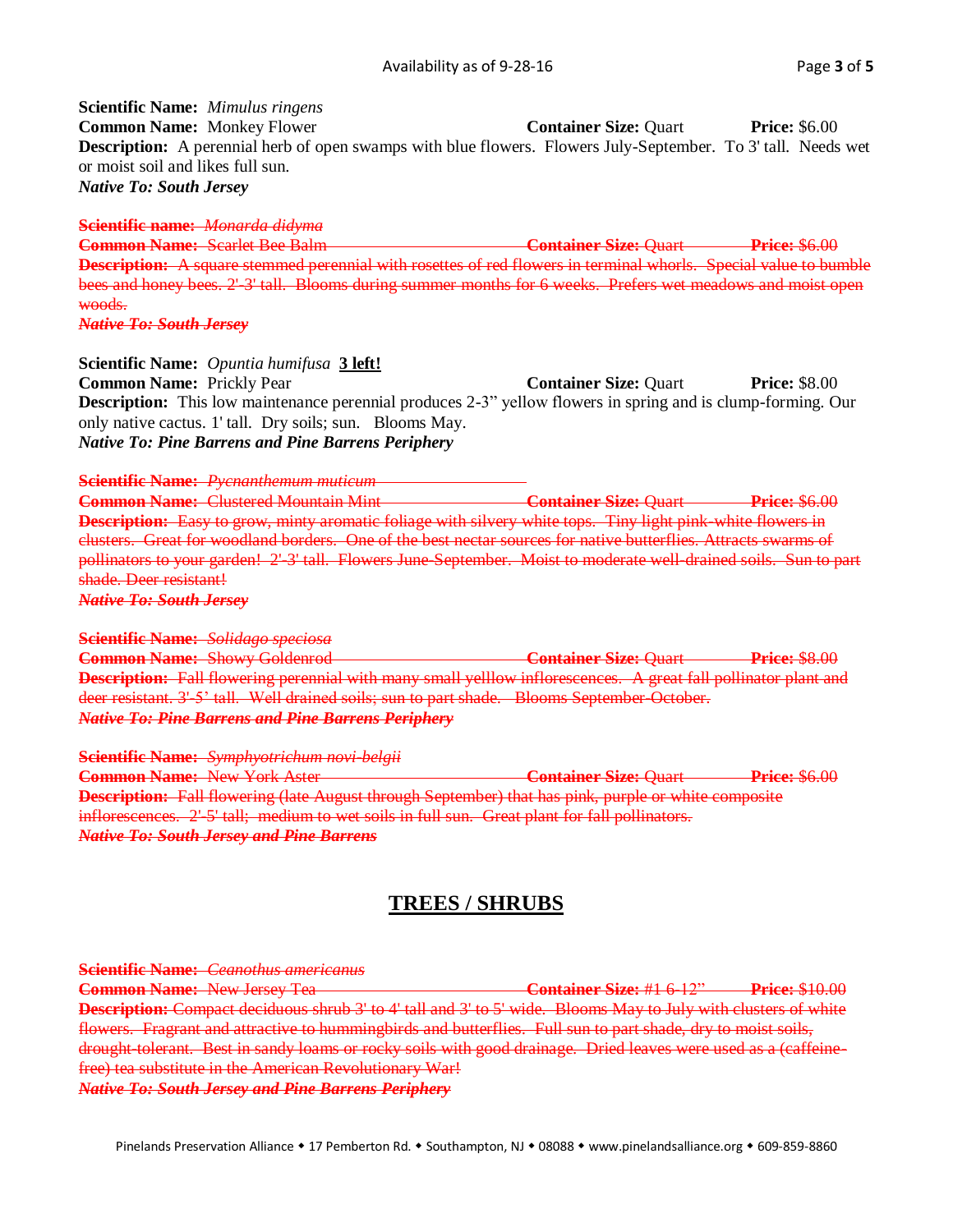**Scientific Name:** *Cercis canadensis* **Common Name:** Eastern Redbud **Container Size:** #2 18-24" **Price:** \$18.00 **Description:** Compact tree 20' to 30' tall. Blooms March to May with clusters of red/pink flowers. Attractive to honey bees and butterflies. Part shade to shade, Moist/well drained soils. *Native To: South Jersey*

**Scientific Name:** *Cornus amomum* **4 left! Common Name:** Silky Dogwood **Container Size:** #1 18-24" **Price:** \$12.00 **Description:** A 6'-10' tall shrub that produces white flowers from March to April. Attracts pollinators when in flower and birds with its dark blue berries. Part shade to shade, medium to wet well drained soils. *Native To: South Jersey*

**Scientific Name:** *Hamamelis virginiana* **Common Name:** Witch-hazel **Container Size:** #1 6-12" **Price:** \$10.00 **Description:** Large 20-30' tall shrub that produces yellow flowers and foliage in the fall. Well drained soils with medium moisture. Full sun to part shade. Does well in acidic and heavy clay soils. *Native To: South Jersey*

**Scientific Name**: *Ilex opaca* **3 left!** 

**Common Name**: American Holly **Container Size**: #1 6-12" **Price**: \$ 10.00 **Description**: Slow growing dioecious evergreen tree of acid soils. Small white flowers in late spring, red fruit maturing in fall (on female plants) and lasting into winter. Prefers moist well drained soil and a non-windy location (leaves tend to pale in windy conditions). 40'-50' tall. Fruit October to November. Shade tolerant but does well in direct sun.

*Native To: South Jersey and Pine Barrens*

#### **Scientific Name:** *Itea virginica*

**Common Name:** Virginia Sweetspire **Container Size:** #1 12-18" **Price:** \$10.00 **Description:** Small deciduous shrub of wet acidic sites. Very ornamental with fragrant white flowers in the late spring & lovely burgundy fall color. Flowers early June to July. 3'-6' tall but can reach 10'. Prefers medium to wet soils but can tolerate a wide range of soil conditions. Prefers partial shade but can be grown in full sun once established.

*Native To: South Jersey and Pine Barrens*

#### **Scientific Name:** *Lindera benzoin*

**Common Name:** Spicebush **Container Size:** Quart **Price:** \$8.00 **Description:** Dioecious shrub that grows 6-12' tall. Yellow flowers bloom in April. Flowers attract pollinators, berries of female plants attract birds, and functions as the host plant for spicebush swallowtail butterflies. Moist soil, part shade to shade.

*Native To: South Jersey and Pine Barrens Periphery*

#### **Scientific Name:** *Liriodendron tulipifera*

**Common Name:** Tulip poplar **Container Size:** #3 4-5' **Price:** \$20.00 **Description:** Native tree of the magnolia family that reaches 70-90' tall. Produces yellow/green flowers April-June, with yellow foliage in the fall. Full sun to shade and moist/well drained soils. *Native To: South Jersey*